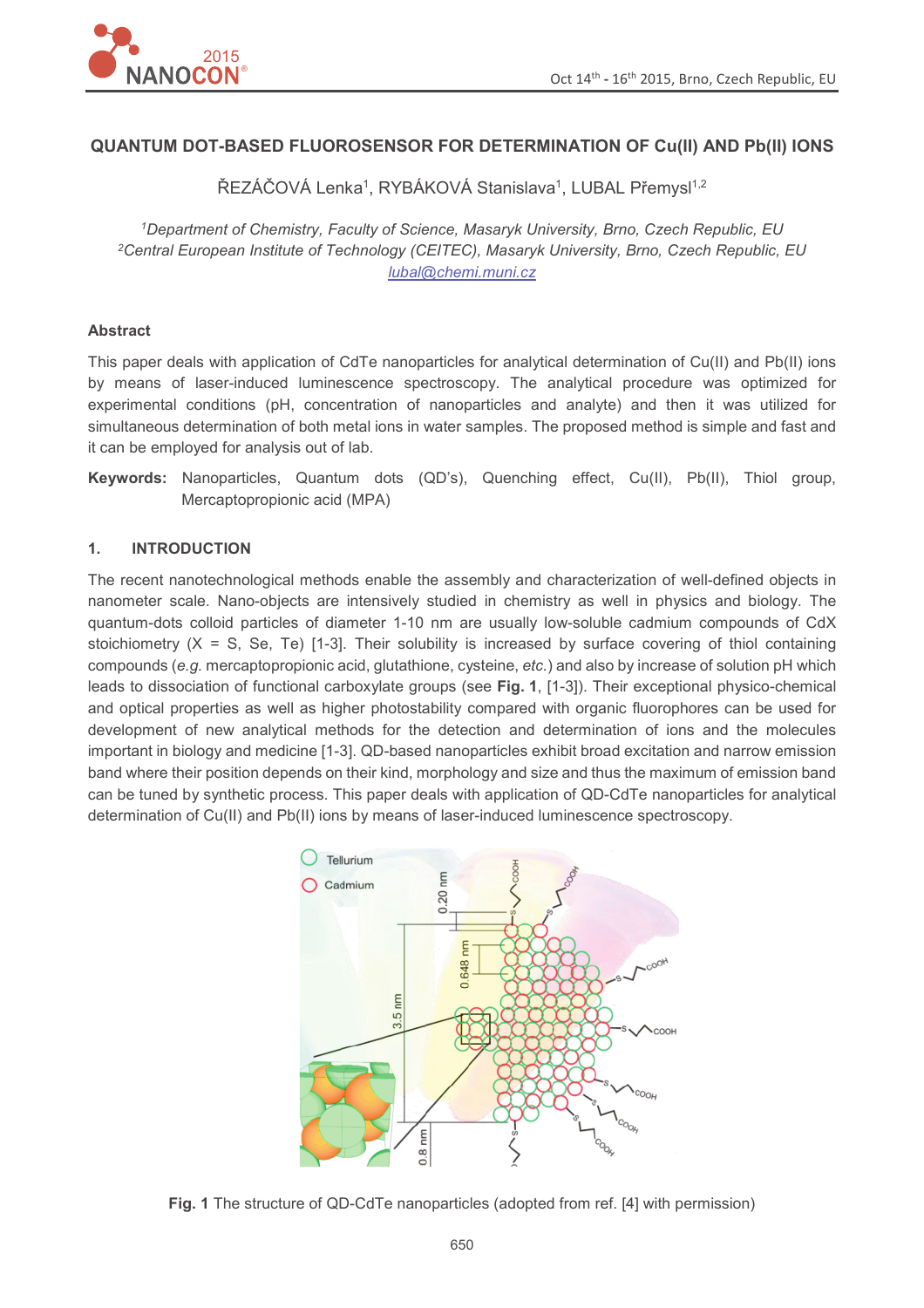

## **2. EXPERIMENTAL**

The synthesis of QD-CdTe nanoparticles covered by MPA was carried out by one-step procedure [5]. The mixture of cadmium chloride, sodium tellurite, sodium citrate, MPA (surface modifier) and NaBH4 (reducing agent) in aqueous solution was heated at temperature 95 ºC for variable time 3, 4 and 5 hours. The samples of NP's were purified by precipitation with isopropanol (1:1 ratio) followed by centrifugation (12,000 rpm]. The prepared NP's were characterized by measurement of their size distribution and zeta potential on Zetasizer Nano ZS equipment (Malvern). Solid nanoparticles were re-dissolved in water prior the analysis.

Luminiscence measurements were carried out on home-made equipment, where laser beam of 405 nm wavelength (Eclipsera X100H405) as excitation source of power 80 mW was introduced into cuvette space by optical guide and the emission spectrum was recorded on AvaSpec-2048 detector operating in region 350- 1100 nm driven by AvaSoft software (both AVANTES) running on PC.

### **3. RESULTS AND DISCUSSION**

The CdTe nanoparticles were synthesized according to procedure described in literature [5] and the heating time was varied within 3-5 hours. The purified samples were dissolved in water (pH  $\sim$  6.5). The maximum of emission band is about 532 nm (see **Figs. 2 and 3**) and it is not dependent on procedure of preparation.

DLS experiments show that the diameter of NP's was estimated to be about 5 nm and zeta-potential was calculated about -40 mV. Decreasing the solution pH, the nanoparticles start to agglomerate due to neutralization of propionic acid arms covering surface of nanoparticles (see **Fig. 1**) while p*K*a value was estimated about 4. At pH < 3, the formation of uncharged agglomerate clusters of size 1500 nm was observed and the luminescence of solution was decreased to zero. It was also found out that the luminescence of solution containing NP's was decreased with higher pH and therefore pH  $\sim$  6.5 was adjusted for next experiments. The quenching effect was also observed for NP's solution of concentration higher than 1.3 mg.ml<sup>-1</sup> and the solutions having this concentration were utilized for the next experiments.

Adding Cu(II) or Pb(II) metal ions to NP's solution, the quenching effect is observed (see **Figs. 2 and 3**). The phenomena does have both static and dynamic character as proved by curved dependence. The first linear part can be used for the calculation of Stern-Volmer constant describing the dynamic character of quenching.

$$
\frac{I_0}{I} = 1 + K_{SV}[M] \tag{1}
$$

The K<sub>SV</sub> values calculated for both metal ions are given in Table 1. This equation can be employed also for quantitative analysis of those ions in solution and therefore also the limits of detection were estimated (see **Table 1**). As one can observe, the *K*<sub>SV</sub> value is higher for Pb(II) than for Cu(II) ion while the LOD's are opposite. The explanation can be in the fact that Pb(II) ion is generally more efficient quencher due to larger diameter and higher polarizability.

The quenching effect of both metal ions was also tested for other concentration of NP's solution (*c* = 1.3-6.5 mg.ml<sup>-1</sup>). The highest sensitivity was observed for the lowest NP's solution concentration while the sensitivity decreased for higher concentration. This effect was opposite in some cases for Pb(II) ion probably as consequence of formation of less soluble PbTe compound by exchange reaction. It was also found out for quenching study that there is no interference of Pb(II) ions for determination of Cu(II) and *vice versa*.

**Table 1** The values of Stern-Volmer quenching constant and limit of detection (LOD) obtained for determination of Cu(II) and Pb(II) ions (see **Fig. 2 and 3**)

| <b>Metal lon</b> | $K_{SV}$ (M <sup>-1</sup> /10 <sup>5</sup> ) | LOD (nM) |
|------------------|----------------------------------------------|----------|
| Cu(II)           | 4.17                                         | 250      |
| Pb(II)           | 35.4                                         | 45       |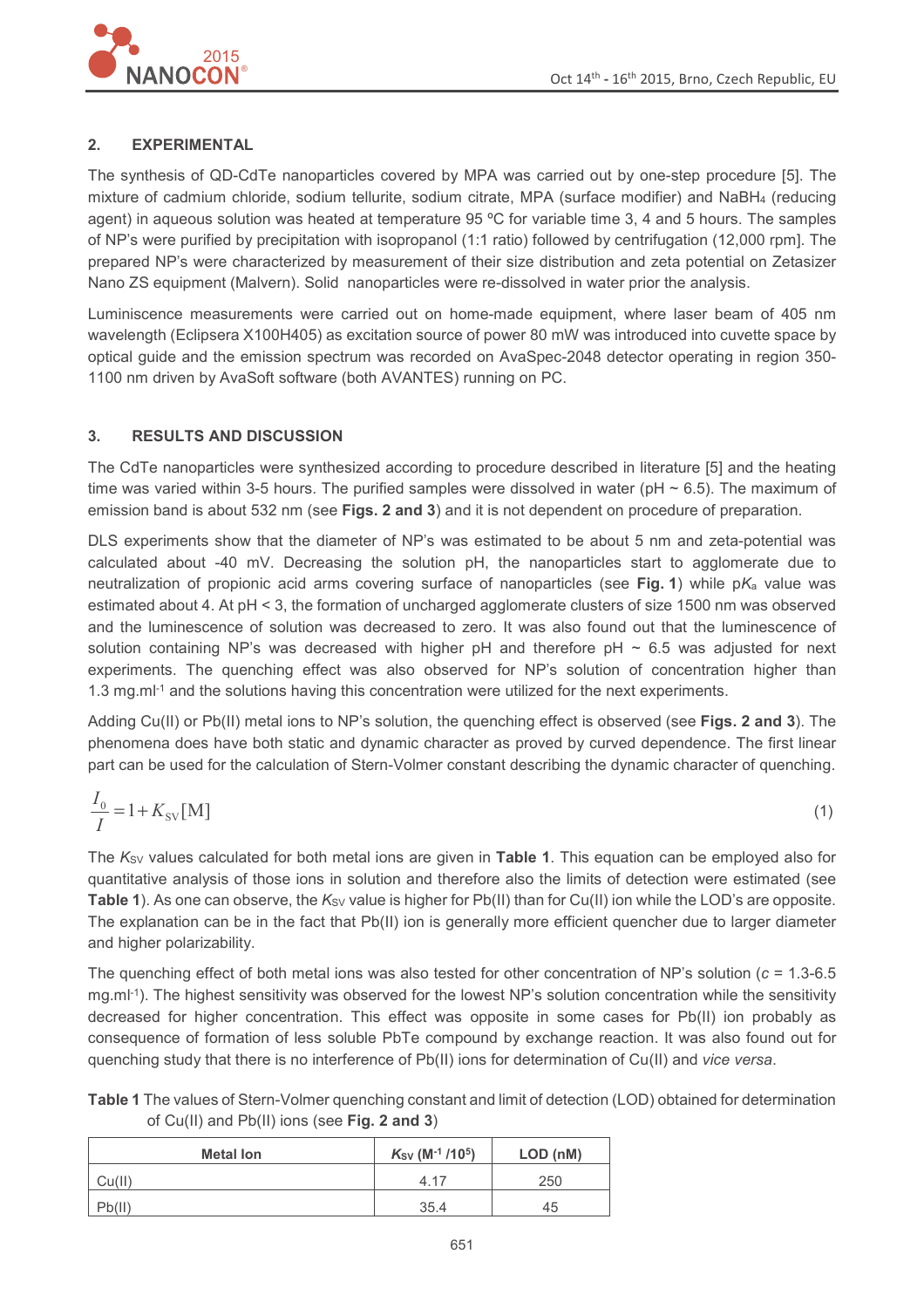



**Fig. 2** The example of quenching effect of copper(II) ions on luminescence of CdTe nanoparticles  $(c = 1.3$  mg.ml<sup>-1</sup>, pH = 6.5)



**Fig. 3** The example of quenching effect of lead(II) ions on luminescence of CdTe nanoparticles  $(c = 1.3$  mg.ml<sup>-1</sup>, pH = 6.5)

The analytical procedure was verified by analysis of real samples (tap water, water taken from Svratka river). In order to eliminate the matrix effect of other ions present in samples, the standard addition method was used for the analysis. In case of Cu(II) ion analysis (see **Fig. 4**), the slopes of both calibration plots are almost the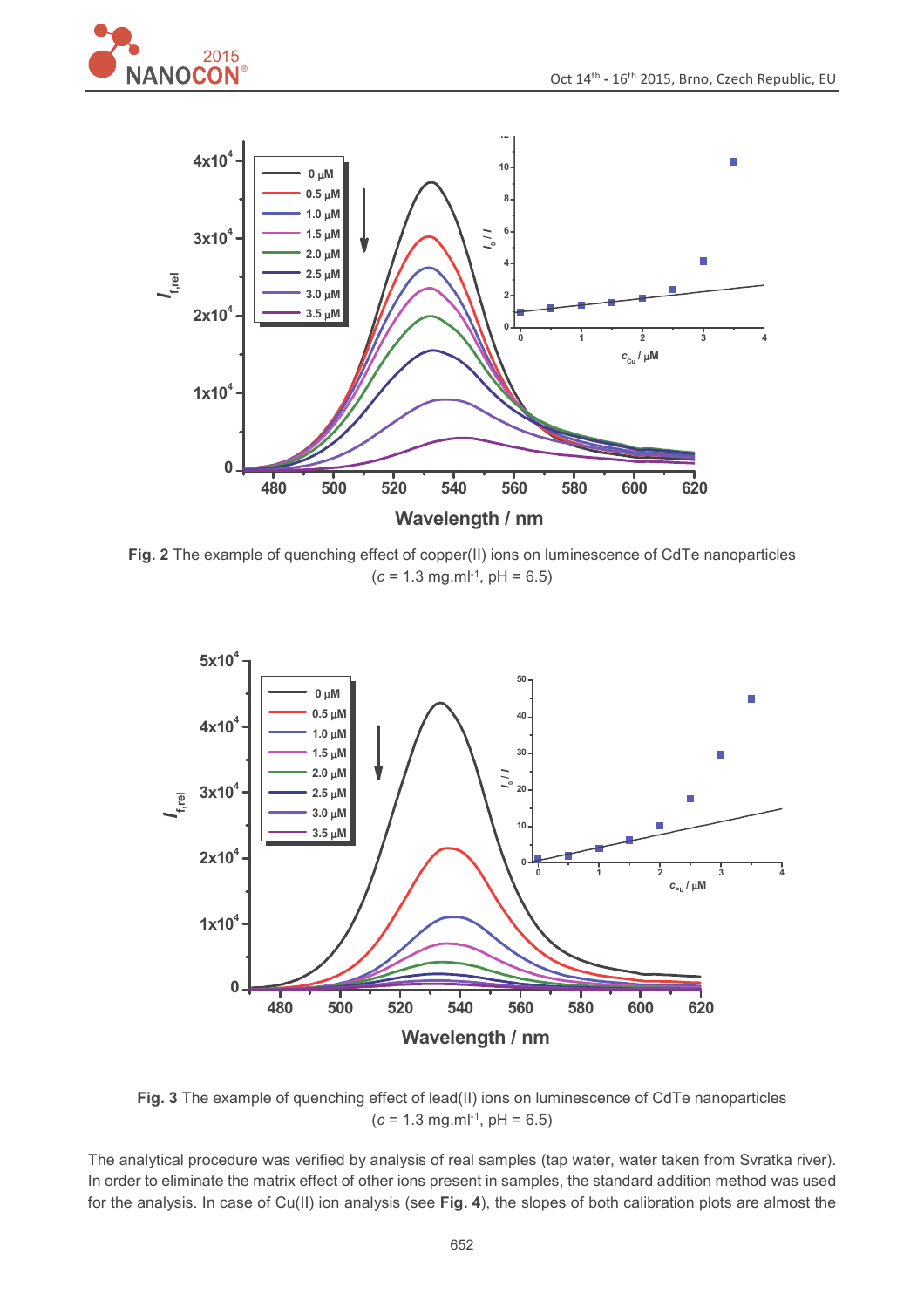

same which means that there is no matrix effect. On contrary, there is significant difference in slopes for Pb(II) ion analysis probably as consequence of exchange reaction. The results of analysis of real samples are presented in **Table 2**.The same samples were analyzed by ICP atomic emission spectroscopy. The results obtained by both experimental techniques are comparable in case of Pb(II) ion analysis while the Cu(II) concentrations slightly differ probably due to lower sensitivity and higher LOD.



**Fig. 4** The example of Cu(II) analysis of water samples using their quenching effect on luminescence of CdTe-QD nanoparticles  $(c = 1.3 \text{ mg.m}^{1} \cdot 1, \text{pH} = 6.5)$ . The values for river water samples were increased by one in order to simplify the plot

| <b>Metal lon</b> | Tap water                       |                | <b>Syratka River water</b>      |                |
|------------------|---------------------------------|----------------|---------------------------------|----------------|
|                  | <b>Fluorosensor</b>             | <b>ICP-OES</b> | <b>Fluorosensor</b>             | <b>ICP-OES</b> |
| Cu(II)           | $4.7 \pm 0.6$ ppm               | $7.6$ ppm      | $5.1 \pm 0.4$ ppm               | $3.1$ ppm      |
|                  | $(0.74 \pm 0.10 \,\mu\text{M})$ | $(1.20 \mu M)$ | $(0.80 \pm 0.06 \,\mu\text{M})$ | $(0.49 \mu M)$ |
| Pb(II)           | $5.8 \pm 2.8$ ppm               | $4.9$ ppm      | $8.2 \pm 1.5$ ppm               | 6.9 ppm        |
|                  | $(0.28 \pm 0.14 \,\mu\text{M})$ | $(0.24 \mu M)$ | $(0.39 \pm 0.07 \,\mu\text{M})$ | $(0.33 \mu M)$ |

**Table 2** The results of analysis of water samples. Values for fluorosensor are average values from triplicates

# **4. CONCLUSION**

The synthesis of QD-CdTe NP's according to literature procedure (see ref. [5]) was successfully repeated and the prepared nanomaterials were characterized by DLS and electrophoretic measurements in broad pH region. The laser-induced luminescence spectroscopy was employed for the study of quenching effect of Cu(II) and Pb(II) ions on NP's in solution under different experimental conditions (pH, concentration of NP's). The highest quenching effect was optimized for the best experimental conditions which were utilized for analysis of both Cu(II) and Pb(II) ions in water samples (tap water, river water). The results are comparable with values found by ICP-OES. The proposed analytical procedure can be used for fast and simple analysis of these metal ion in environment by means of portable lab instrument.